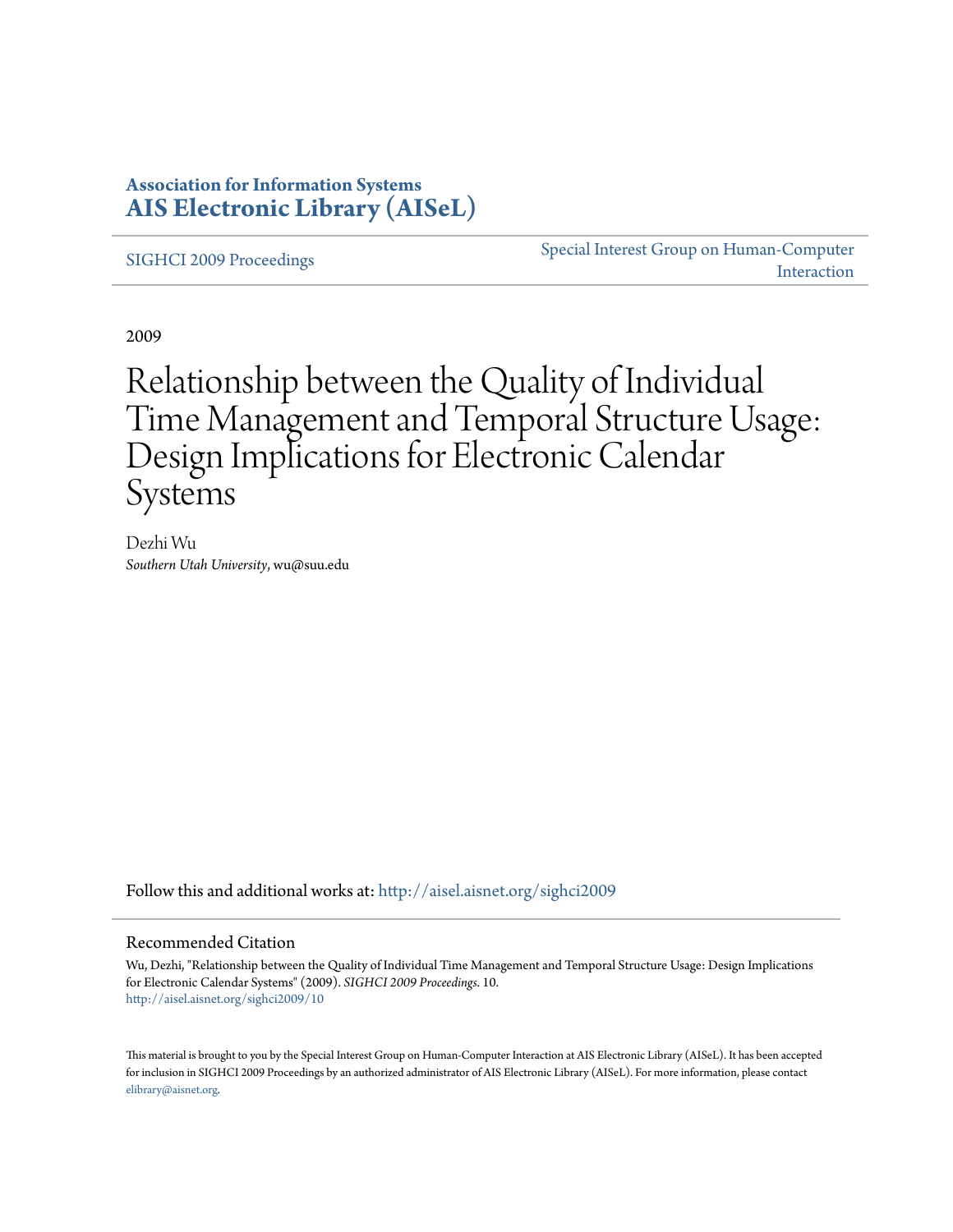## **Relationship between the Quality of Individual Time Management and Temporal Structure Usage: Design Implications for Electronic Calendar Systems**

**Dezhi Wu**  Computer Science & Information Systems Department Southern Utah University Cedar City, UT 84720, USA wu@suu.edu

## **ABSTRACT**

This research examines the time management strategies of individuals and gathers information on the complex temporal structures they experience and manage. Its focus is on understanding the relationship between the quality of individual time management and an individual's understanding and use of temporal structures involving electronic calendar systems. This work consists of a survey study which examines the hypotheses developed from a review of literature on the impact and role of time in people's work lives. A theoretical research model is proposed and tested using partial least squares (PLS) technique to examine the relationships between the key survey constructs. This study demonstrates that the use and understanding of temporal structures is an important component for good individual time management. Significant relationships between the quality of individual time management and various temporal structures were discovered and also indicate that temporal structures could be a new design component for the electronic calendar systems.

### **Keywords**

Temporal structure, calendar, time management systems, electronic calendar design.

## **INTRODUCTION**

Researchers in management and organizational behavior have shown that temporal rhythms and norms exist, and that they collectively impact multiple aspects of an organization. They have also shown that individual productivity is hampered if temporal cycles clash. This suggests that individual time management is related to the temporal structures that govern and constrain an individual's life. Current electronic calendars (such as Google online calendar) mainly support explicit temporal structures (e.g., deadlines, meeting schedule), which professionals often record to view the relationships between the temporal structures affecting their lives.

Knowing these relationships can, thus, help an individual build a personal schedule that optimizes his or her use of time while still abiding by the engrained temporal structure that cannot be controlled. However, except for explicit temporal structures, many other types of temporal structures are not being supported by the current electronic calendar tools. The focus of this research is, therefore, on understanding the relationship between the quality of individual time management and temporal structure usage and the implications of incorporating more extensive temporal structure components into the current emerging electronic calendar systems.

The first section of this paper briefly examines the theoretical background of how the temporal structures are used in personal time management. A theoretical research model is then introduced and a set of hypotheses is proposed to investigate the relationship between the quality of individual time management and personal usage and the creation of temporal structures. To test these hypotheses, a large survey was conducted in a US academic institution. Partial Least Squares (PLS) technique was utilized in the data analysis. Finally, the conclusion is drawn, and the electronic calendar design implications are discussed.

## **BRIEF THEORETICAL BACKGROUND**

*Temporal structures are patterned organizations of time, used by humans to help them manage, comprehend or coordinate their use of time* (Wu, 2009, p. 12). The temporal structures provide a foundation that human beings use to create temporal regularity for their uncertain lives. Two major temporal structure categorizations found in the previous literature build the theoretical foundation for this study. One categorization is proposed by Orlikowski and Yates (2002), who categorize temporal structures into clock-based (e.g., meeting schedule), event-based (e.g., wedding) and practice-based time (e.g., family vacation time). Another temporal structure categorization is somewhat different from Orlikowski and Yates' classification scheme. Blount and Janicik (2001) organize temporal structures into explicit, implicit and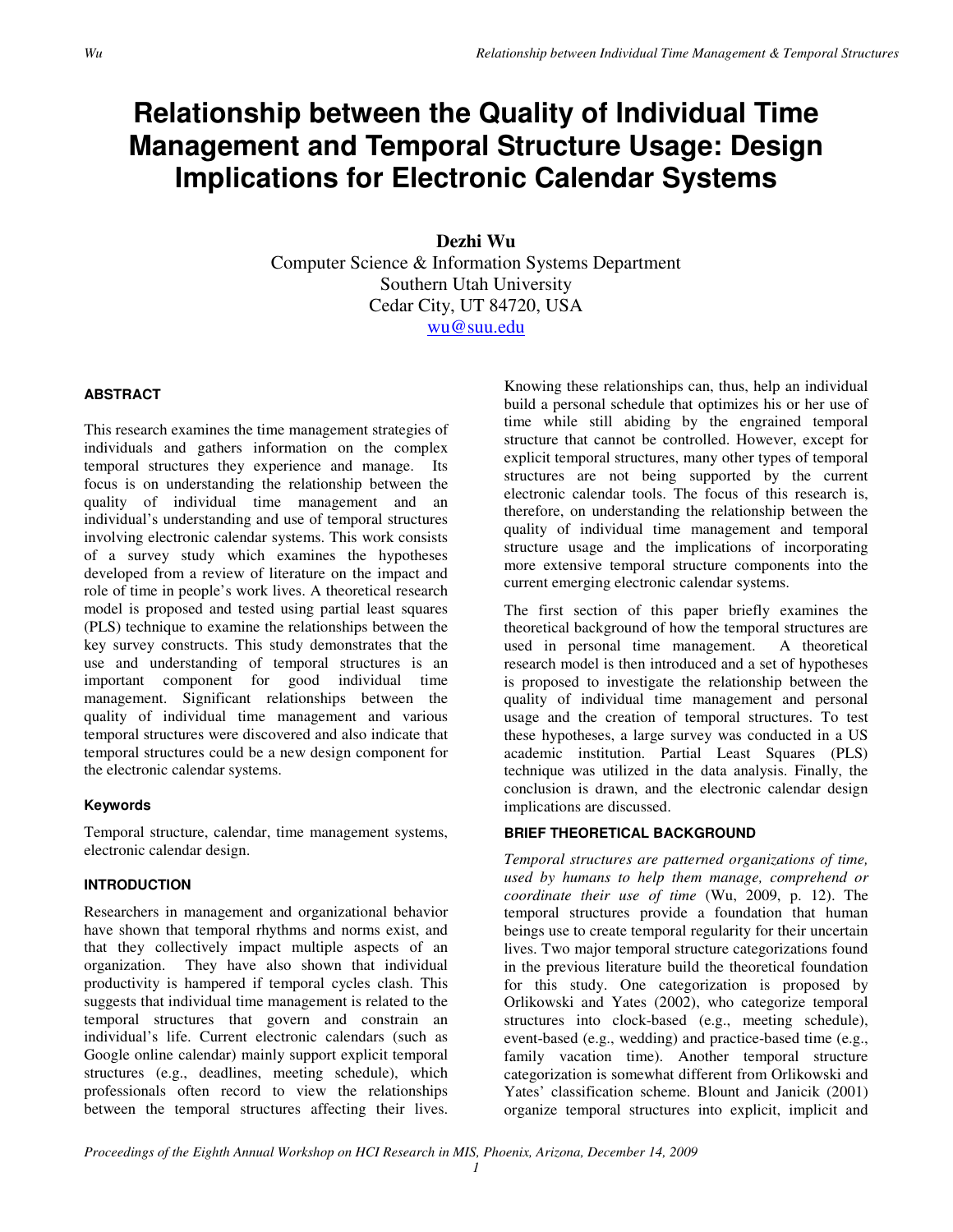sociotemporal structures. Explicit temporal structures are those that are posted and made readily available, e.g., deadlines for turning in timesheets or reporting quarterly earnings. Implicit temporal structures are those that are known by the group or subgroup but never stated explicitly, e.g., the creation of advertising, shipment and delivery schedules in preparation for the Christmas shopping season. Sociotemporal norms are the usually unstated time lags that are expected by a culture, e.g., the amount of time to wait before requesting overdue information from a colleague again. Thus, Blount and Janicik suggest that time management is the active task of manipulating the temporal structures that govern a person's work and leisure time. The above two categorizations of temporal structures form separate dimensions for viewing time norms and both can be used to categorize any temporal event. These studies identified organizational temporal structures, which impact employees' work satisfaction and efficiency. A recent temporal structure study (Wu, 2009) extended temporal structure theories and found that professionals use a variety of temporal structures in their personal time management practices.

This study suggests that the quality of individual time management is likely to be associated with temporal structure manipulation. Empirical research is needed to further demonstrate this possibility, which is the main focus of this paper. Because no existing temporal structure constructs can be directly adopted for this research based on our best knowledge, partial temporal structure categorizations proposed by Blount and Janicik (2001) were utilized to develop temporal structure constructs.

This research applies the belief that better time managers are also better temporal structure manipulators. It is argued that the quality of individual time management is likely to have some relationship with the level of expertise an individual shows in using electronic calendar systems.

In the following section, detailed research hypotheses are developed based upon the proposed research model in Figure 1.

## **THEORETICAL RESEARCH MODEL**

Our fundamental research question for this research is whether the quality of individual time management is associated with individual capability to manipulate temporal structures through electronic calendar tools. Most professionals recorded explicit temporal structures in their electronic calendar tools to support their work (Wu, 2009). This work is now extended to further explore what constructs can be used to measure individual capabilities in manipulating temporal structures, and what constructs affect the quality of individual time management. Moreover, the relationship between the quality of individual time management and temporal structure knowledge is investigated along with their

different levels of usage. It is also expected that some correlations exist among individual time management quality constructs. Therefore, this study is the first step in providing evidence as to whether incorporating temporal structures in the current electronic calendar tools is useful and worthwhile.

Figure 1 below depicts the research model of the relationship between the quality of individual time management and the different levels of temporal structure manipulation in personal calendar tools. It also shows<br>additional relationships among individual time relationships management constructs.



Note: "H" means hypothesis,"+" means there is a positive relationship between two variables, "-" represents a negative relationship between two variables.



#### **RESEARCH HYPOTHESES**

In order to test our hypotheses, both the quality of individual time management and temporal structure instruments were created. Little empirical time management research has been conducted because many variables affect time management activities from an individual perception of time usage to a person's need to manage time. Also, time itself is very complicated, so there are many impediments to conducting research in this area (Ancona et al., 2001). Therefore, it is challenging to find appropriate constructs to measure the quality of individual time management. This research develops four constructs in order to measure the quality of individual time management, which includes *planning*, *meeting deadlines*, *sensing a lack of time control* and *engaging in procrastination behavior*.

Regarding temporal structure construct development, no existing constructs can be directly adopted from the previous research because temporal structure research is

*Proceedings of the Eighth Annual Workshop on HCI Research in MIS, Phoenix, Arizona, December 14, 2009*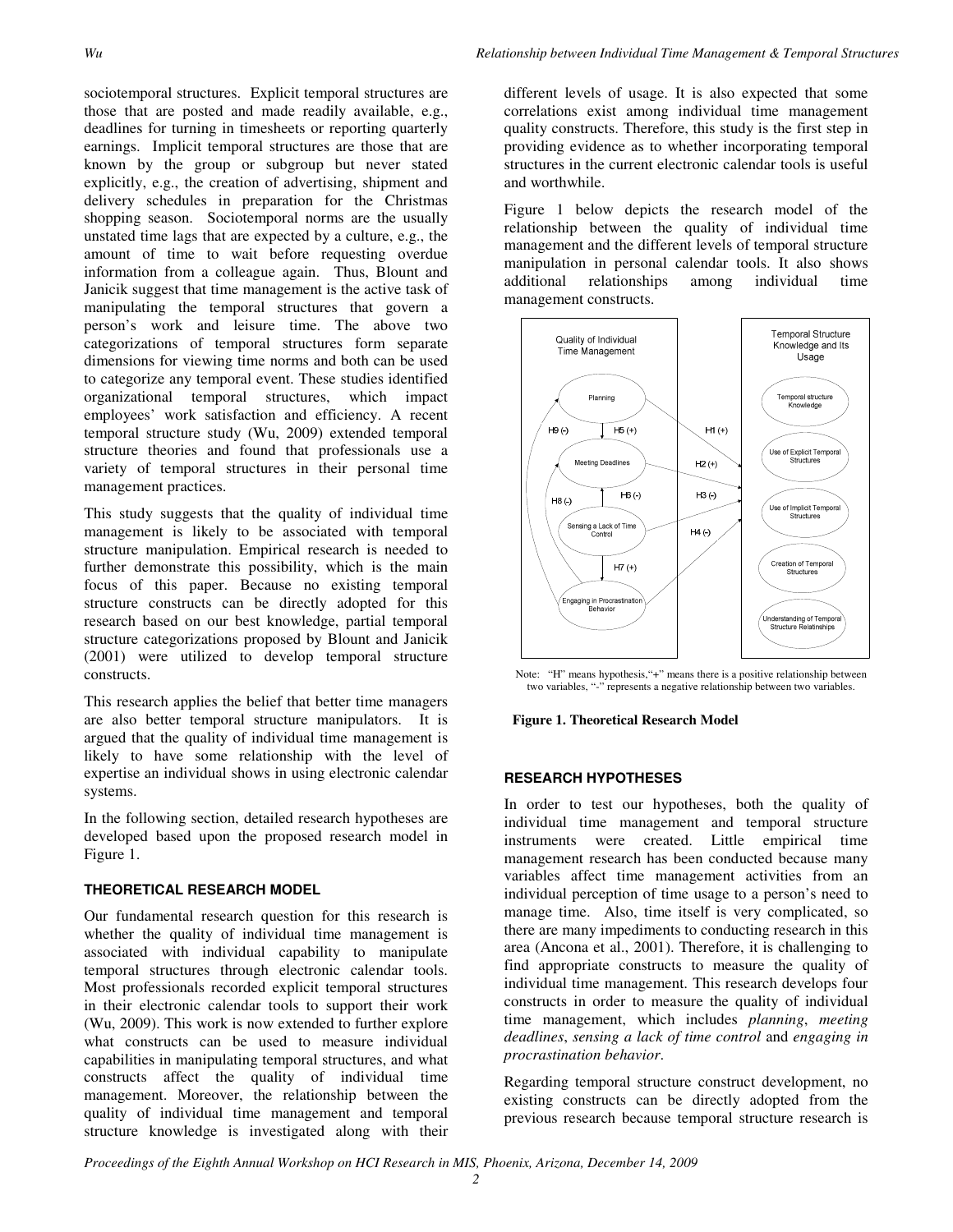still in a theory building stage in management science and organization behavior fields, and few empirical measures exist. Therefore, a whole set of new temporal structure constructs including *temporal structure knowledge*, *use of explicit temporal structures*, *use of implicit temporal structures*, *creation of temporal structures* and *understanding of temporal structure relationships* were developed and validated in this study.

The following hypotheses will test the relationships between the quality of individual time management and the use, understanding and creation of temporal structures. It is also expected that there will be some relationships among time management constructs. In general, these hypotheses state that better time managers are more aware of the temporal structures that impact their time usage, create more of their own temporal structures to help manage their time, and also use more temporal structures in their electronic calendar entries.

H1. Planning is positively associated with temporal structure utilization involving electronic calendar systems.

Because of different levels of capturing and utilizing the temporal structures described, this hypothesis is further decomposed to the following sub-hypotheses:

*H1.1 Planning is positively associated with personal temporal structure knowledge.* 

*H1.2 Planning is positively associated with personal use of explicit temporal structures.* 

*H1.3 Planning is positively associated with personal use of implicit temporal structures.* 

*H1.4 Planning is positively associated with personal creation of temporal structures.* 

*H1.5 Planning is positively associated with personal understanding of temporal structure relationships.* 

H2: Meeting deadlines is positively associated with temporal structure utilization involving electronic calendar systems.

*H2.1 Meeting deadlines is positively associated with personal temporal structure knowledge.* 

*H2.2 Meeting deadlines is positively associated with personal use of explicit temporal structures.* 

*H2.3 Meeting deadlines is positively associated with personal use of implicit temporal structures.* 

*H2.4 Meeting deadlines is positively associated with personal creation of temporal structures.* 

*H2.5 Meeting deadlines is positively associated with personal understanding of temporal structure relationships.* 

H3: Sensing a lack of time control is negatively associated with temporal structure utilization involving electronic calendar systems.

*H3.1 Sensing a lack of time control is negatively associated with personal temporal structure knowledge.* 

*H3.2 Sensing a lack of time control is negatively associated with personal use of explicit temporal structures.* 

*H3.3 Sensing a lack of time control is negatively associated with personal use of implicit temporal structures.* 

*H3.4 Sensing a lack of time control is negatively associated with personal creation of temporal structures.* 

*H3.5 Sensing a lack of time control is negatively associated with personal understanding of temporal structure relationships.* 

H4: Engaging in procrastination behavior is negatively associated with temporal structure utilization involving electronic calendar systems.

*H4.1 Engaging in procrastination behavior is negatively associated with personal temporal structure knowledge.* 

*H4.2 Engaging in procrastination behavior is negatively associated with personal use of explicit temporal structures.* 

*H4.3 Engaging in procrastination behavior is negatively associated with personal use of implicit temporal structures.* 

*H4.4 Engaging in procrastination behavior is negatively associated with personal creation of temporal structures.* 

*H4.5 Engaging in procrastination behavior is negatively associated with personal understanding of temporal structure relationships.* 

H5: Planning is positively associated with meeting deadlines.

H6: Sensing a lack of control is negatively associated with meeting deadlines.

H7: Sensing a lack of control is positively associated with engaging in procrastination behavior.

H8: Engaging in procrastination behavior is negatively associated with meeting deadlines.

H9: Engaging in procrastination behavior is negatively associated with time planning.

## **STUDY DESIGN AND DATA COLLECTION**

A large survey was conducted in a US public research university to test our research model. Five new temporal structure constructs were created based upon a review of literature, and four constructs from the prior time management research were modified and developed for measuring the quality of individual time management. Therefore, a total of nine constructs were developed to measure our research model (Figure 1). Because temporal structures are specifically related to an individual's work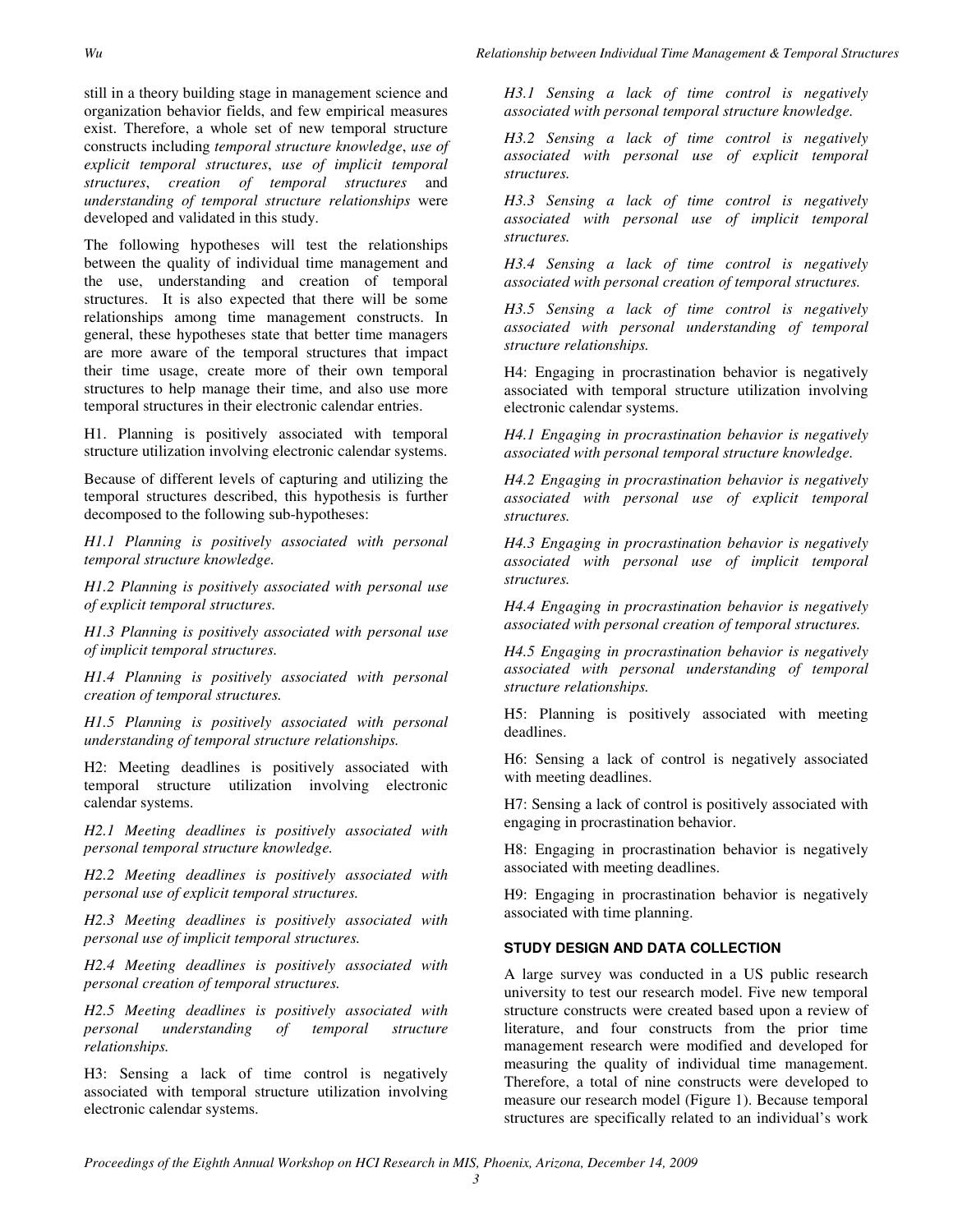environment, the questionnaire was customized for the students at the university where the research was conducted. Then, a pre-set temporal structure survey was distributed to all participants to determine how the participants use various time management tools, to examine how much knowledge of temporal structures they currently have, to assess how effective they are as time managers, to determine how temporal structures are currently used by them, and whether they perceive that their personal time management quality is associated with the use of temporal structures.

In this study, the total number of valid responses was 560, and subjects who did not use any calendar tools were eliminated. The majority of the respondents were fulltime students at the university mixed with some part-time students. The incentive for answering this survey was the chance to earn three extra credits in class for student participants. The whole data collection process took about four months.

## **SUMMARY OF DATA ANALYSIS RESULTS**

A structural equation modeling technique called partial least squares (PLS) was selected to examine our theoretical model. This technique has been widely used in recent information systems research (Aubert et al., 1994; Karimi et al., 2004; Fornell, 1982; Chin, 1988). PLS is a powerful technique for exploratory studies. Given that our study is an initial attempt to build a temporal structure theory in relation to the quality of individual time management involving calendar systems, and our data is not normally distributed, it is appropriate to choose PLS technique to test our theoretical model.

In summary, based on the PLS analyses, H1.1, H1.5, H2.1, H2.2, H3.1, H3.2, H3.4, H4.2, H4.3, and H4.5 were not supported, and the majority of the hypotheses were significantly supported (see Figure 2).

## **CONCLUSION AND DISCUSSIONS**

Prior research (Wu et al., 2006; Wu and Ngugi, 2008) found that users had significant complaints about the capabilities of their electronic calendar tools, in particular, their inability to capture and represent the multiple time constraints that affected their time management. It is hypothesized that we could build better electronic calendar systems that supported a wider variety of temporal structures and also allowed the seamless transfer of organizational temporal structures. However, with any such proposal for a new type of information system, it is important to determine the potential efficacy of this tool. Thus, this research embarked on an assessment of whether such a calendar tool would be useful. Literature from the field of organizational behavior suggested that temporal structures could impact productivity, and no research had been conducted to examine the relationship between individual time management quality and temporal structure use and understanding. If research supports these hypotheses, then building a tool that makes it easier to capture multiple temporal structures should help good time managers. Thus, this work is the first effort to assess the viability of building new electronic calendar systems with new temporal structure components. Because of the significant relationships found, this research does build a strong case that it is viable and worthwhile to build this new type of temporal structure systems which can not only be useful for personal time management, but also could be valuable for organizations and businesses to capture useful temporal structures to better train their employees to achieve better productivity. Furthermore, capturing and utilizing various types of temporal structures could be considered as part of organizational knowledge management systems. Thus adding explicit temporal dimension to the organizational memory and knowledge base could be useful practices for maintaining and enhancing organizational productivities.



## **Figure 2. Research Model Testing Results**

Because temporal structures are a salient form of organizational knowledge, an electronic tool which captures this knowledge is performing knowledge management. New constructs created in this research are an initial attempt to represent a variety of temporal structures that have been identified by organizational behaviorists. With refinement, they could serve as a template for capturing temporal structure knowledge.

As a result, this research implies that designing and implementing temporal structure features into electronic time management systems would be a useful tool for many employees. The relationship found between temporal structures and good time management implies

*Proceedings of the Eighth Annual Workshop on HCI Research in MIS, Phoenix, Arizona, December 14, 2009*